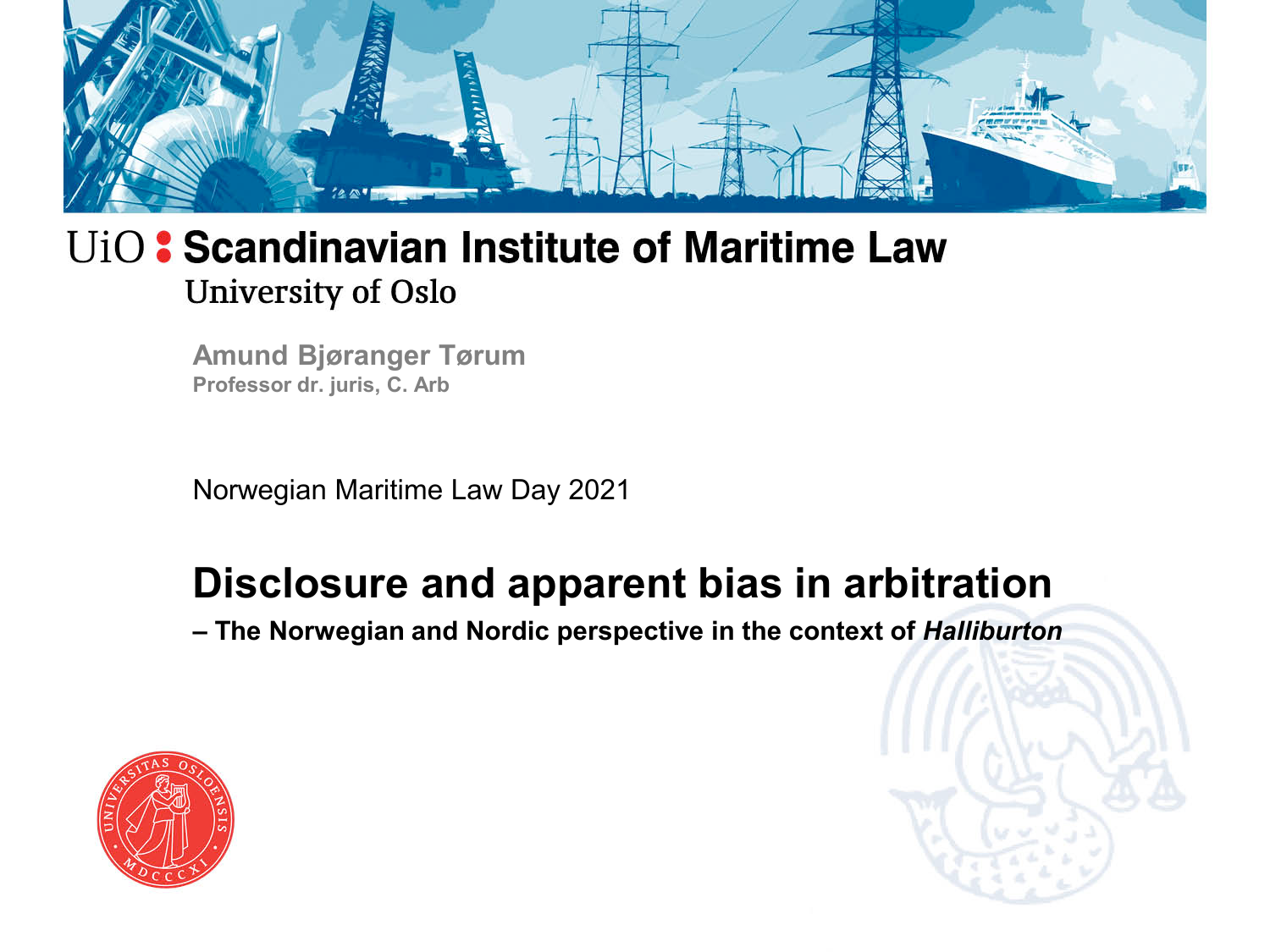# **The Norwegian backdrop**

- Historically
	- A limited pool of arbitrators, in particular within maritime law
	- «Tordenskjolds soldater»
	- Few international cases seated in Norway
- Currently
	- Broader and more diversified pool of arbitrators
	- Significant increase in international cases the last 20 years
	- But still a relatively narrow pool, in particular within maritime law

# • Particular features of arbitration in Norway

- Still dominated by ad hoc arbitration
	- No arbitral body to decide on challenge to arbitrators
- Transparent legal environment
- The parties are normally able to agree on the compostion of the Tribunal
- The latter might be a key reason why apparent bias has not been a big issue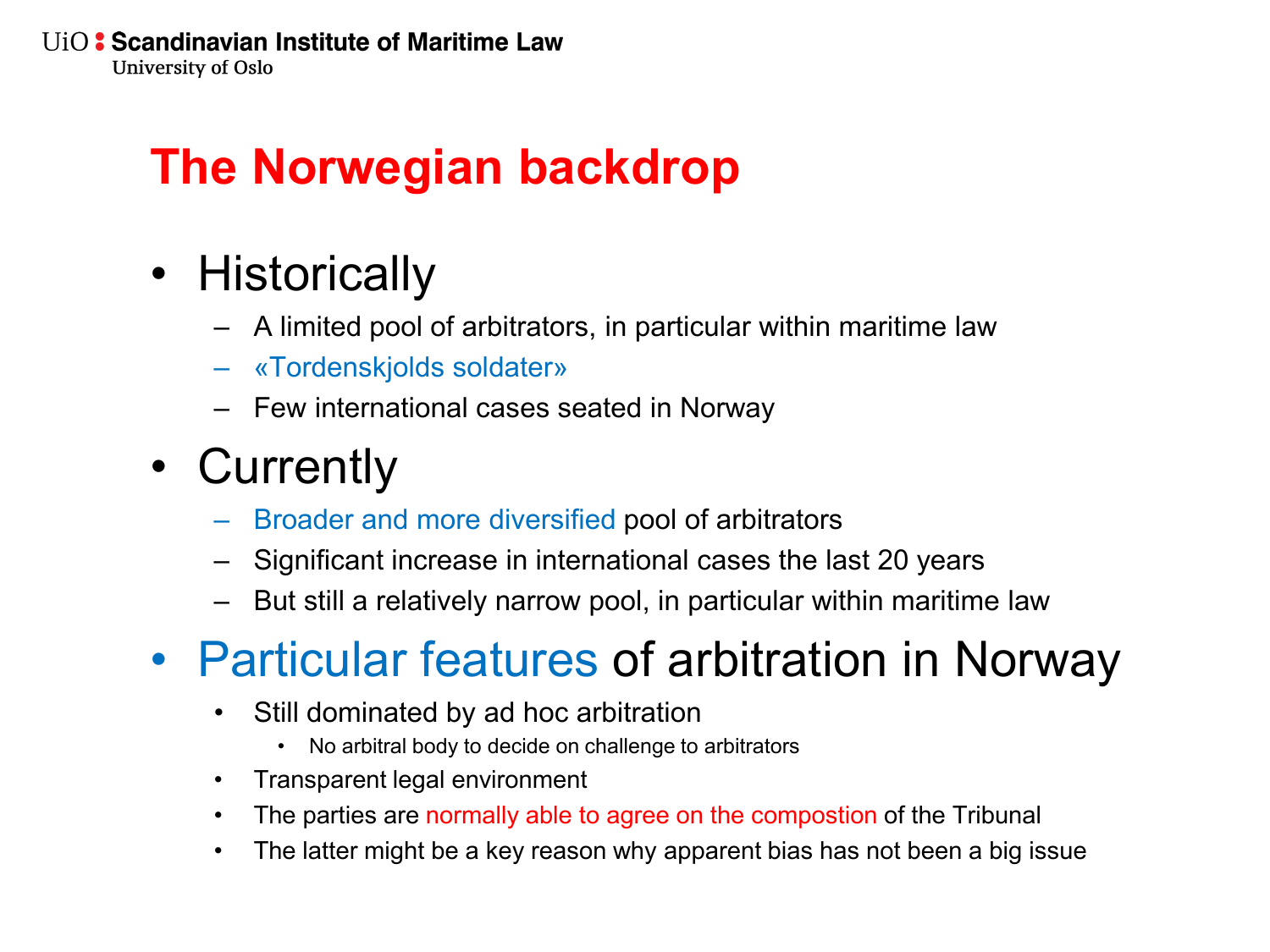## **The key questions**

- 1. What is the applicable standard to determine apparent bias in Norwegian and Nordic law?
- 2. Post *Halliburton*: Does a different standard apply in highly specialised fields of arbitration, like shipping and insurance?
- 3. Is it relevant that the Nordic pool of arbitrators is not the largest?
- 4. Would the outcome of *Halliburton* be the same under the Nordic Arbitration Acts?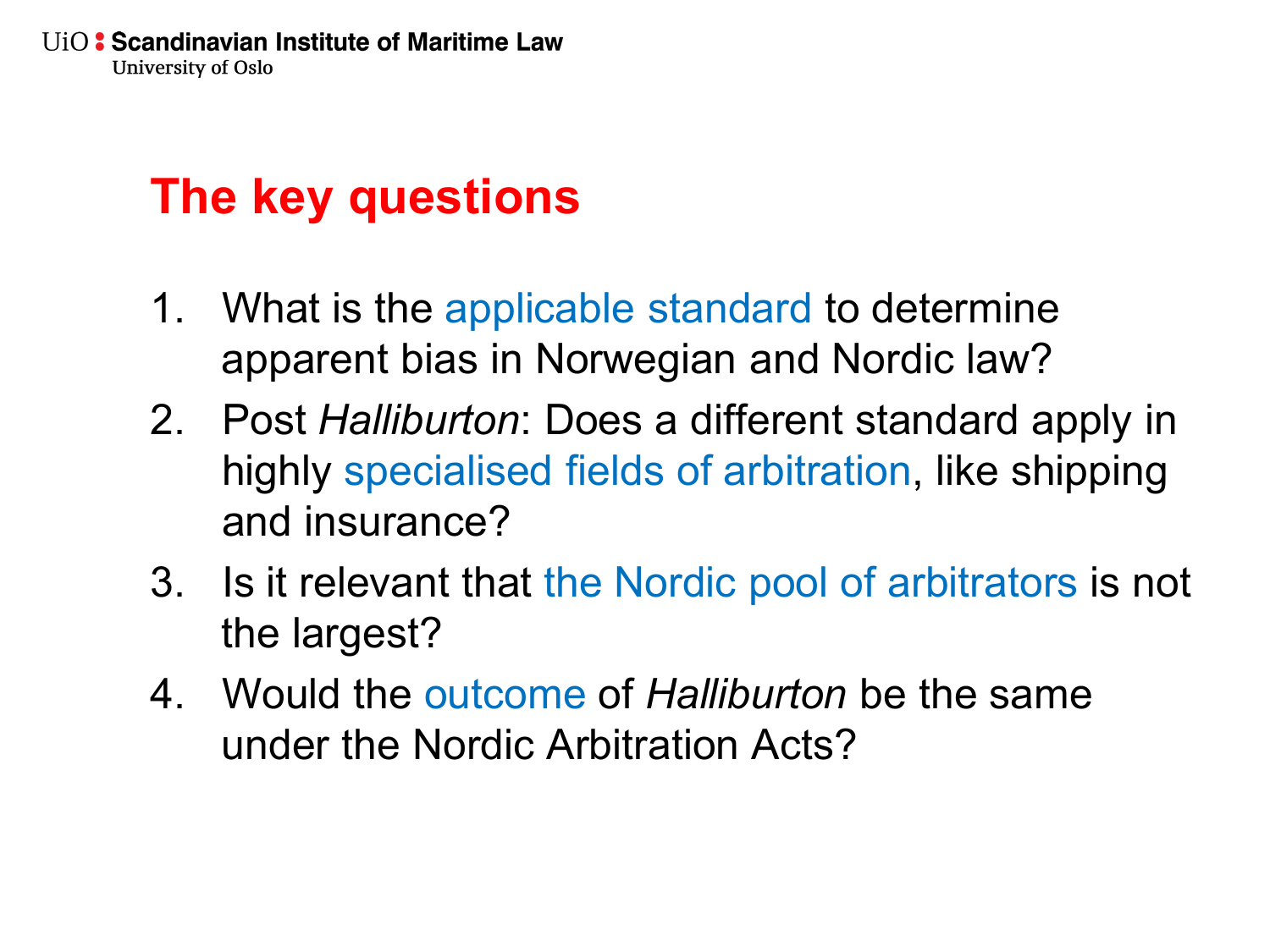## **The questions cannot be decided merely on the basis of «Norwegian» law**

- The Norwegian Arbitration Act
	- Based on UNCITRAL´s model
	- Incorporates the New York Convention on recognition and enforcement
- The «international» elements of the Act has a strong bearing on the present matters
	- Ad disclosure
		- IBA Guidelines on Conflict of Interests in arbitration
		- Indeed relevant as «best practice» in international arbitration «orange list» as a yardstick
	- Ad enforcement beyond Norway
		- Limited room for a particular «liberal» Norwegian standard on «independence and impartiality»
		- The standard must ensure that the award will be enforceable under the New York Convention; in international arbitration – beyond Norway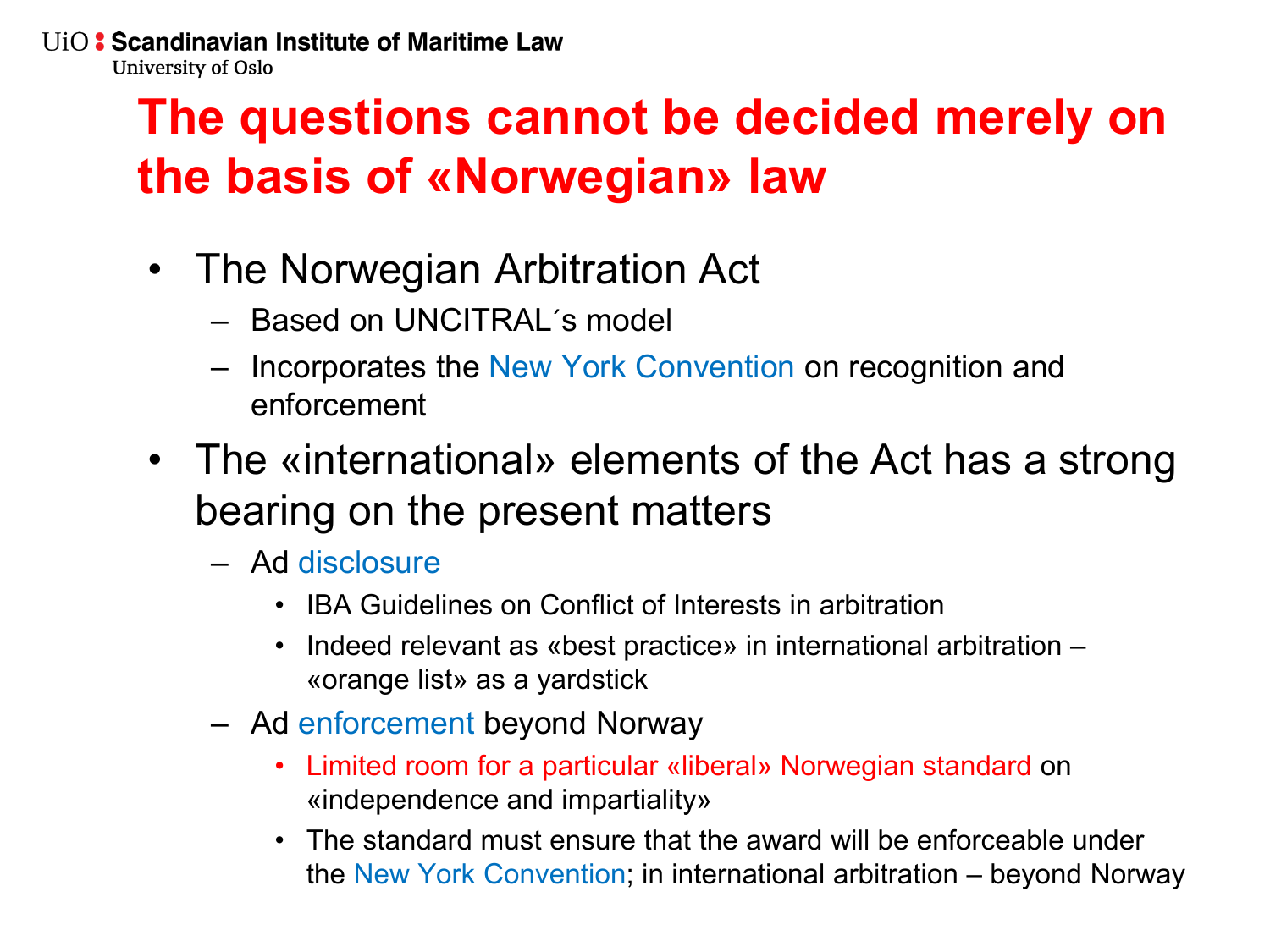## **Disclosure – the key elements**

#### **- Arbitration Act Section 14**

- When?
	- "When a person is approached in connection with his possible appointment as an arbitrator"
	- "it shall on its own accord disclose"
- How?
	- Not governed, but preferably in writing and to both parties
- Until when?
	- "From the time of his appointment and throughout the arbitral proceedings"
- What to be disclosed?
	- "any circumstances likely to give rise to justifiable doubts about his impartiality or independence"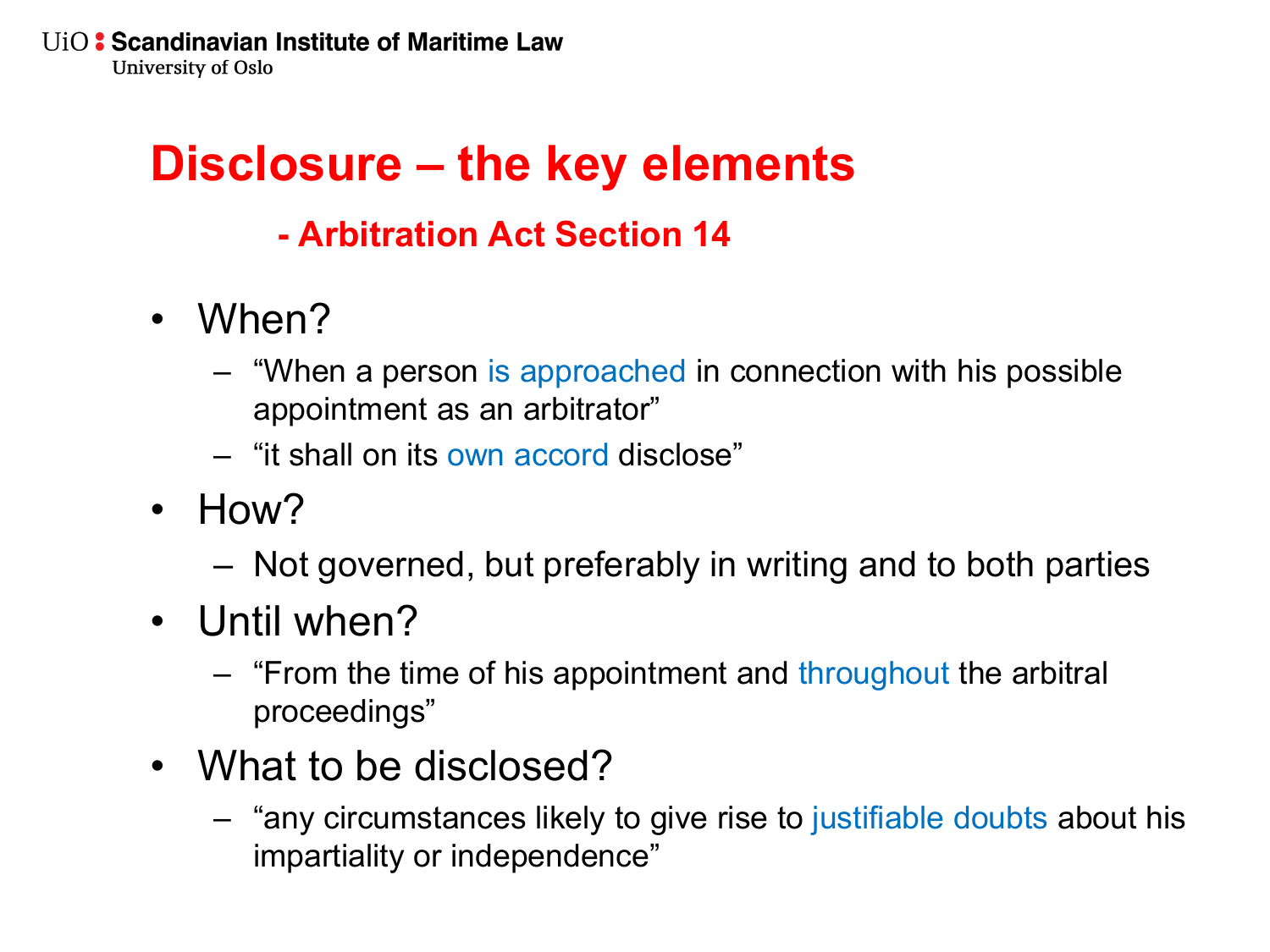#### **What to be disclosed**

- **- "circumstances likely to give rise to justifiable doubts about …"**
- The obvious issues to be disclosed
	- Relationship to the parties (if any)
	- A close relationship to counsel (if any)
	- But this is a matter of «real», not «apparent», bias
- What about previous appointments?
	- To what extent should the requested candidate routinely disclose all previous appointments having a relationship to the new request?
	- Does it matter whether the previous appointment was joint?
	- A key question to be addressed by the Panel today regarding the number of appointments
		- The bearing of IBAs «orange list»
- What about confidentiality where the requested candidate is a practising lawyer?
	- A practising lawyer cannot disclose clients; subject to consent
	- Similarly, an arbitrator might be subject to confidentiality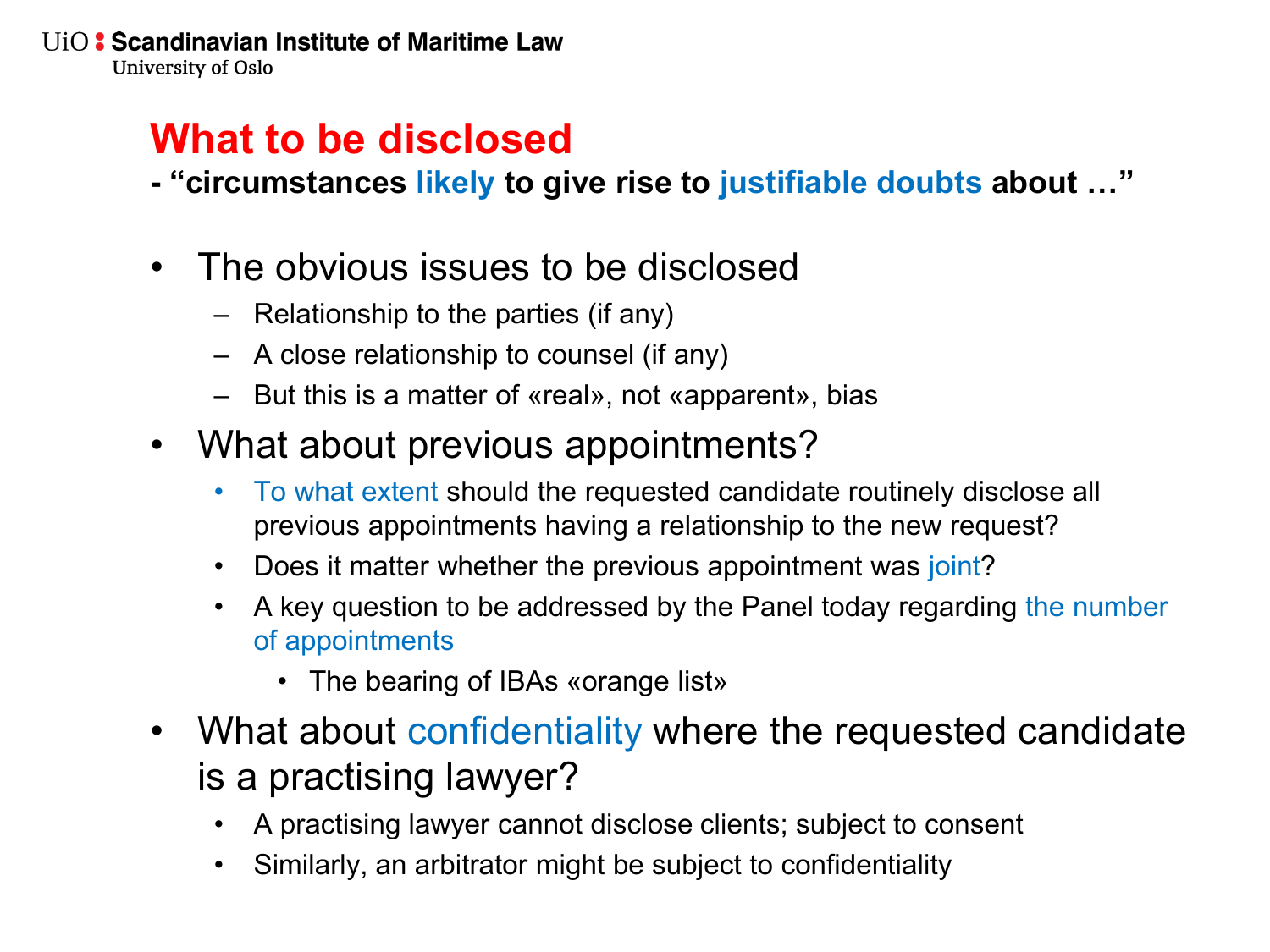## **The relationship between disclosure and the substantive test**

- The starting points
	- That something must be disclosed does not *per se* entail apparent bias
	- That something is not disclosed, but should have been disclosed, does not *per se* entail apparent bias
- The purpose of disclosure and its relationship to the substantive test
	- Basically, the aim is to ensure the integrity of the Arbitral Tribunal
	- The key purpose of disclosure: to bring potential issues on the table to ensure transparency and timely challenge
	- Indeed, much better to address such challenges in the "early days" than after the award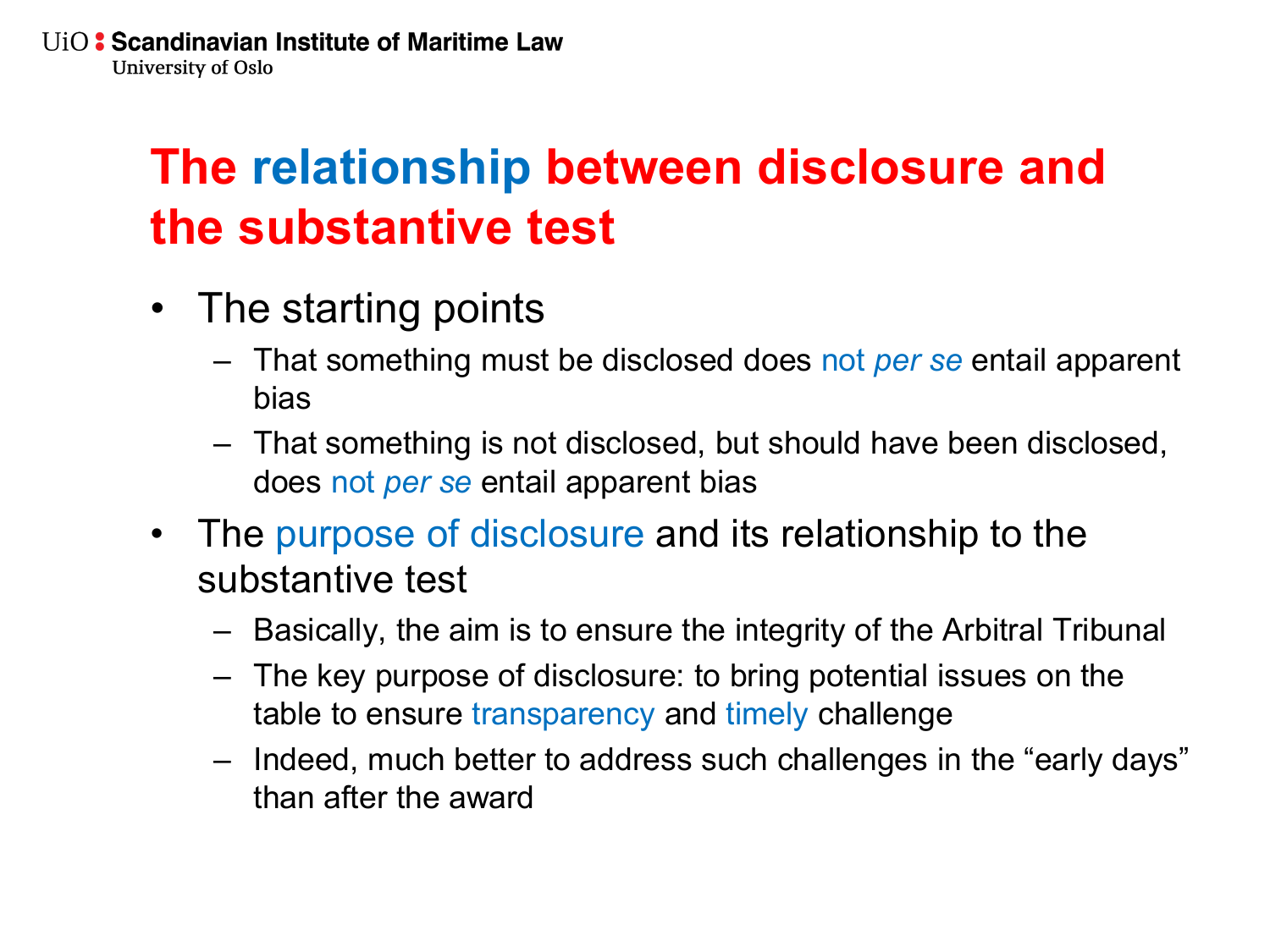## **Briefly on the standard to determine apparent bias**

- «Apparent» bias
	- Basically, a matter of «justice must be seen to be done»
- The substantive test under the Norwegian Arbitration Act Section 13:
	- "The arbitrators shall be impartial and independent of the parties"
	- The preparatory works does not provide much guidance on the test of apparent bias
	- But it is indeed an objective standard
	- In the absence of Norwegian case law, domestic case law on domstolloven might be relevant
- The objective test in IBA Guidelines Art 2 c) and d):
	- "Doubts are justifiable if a reasonable and informed third party would reach the conclusion that there was a likelihood that the arbitrator may be influenced by factors other than the merits of the case as presented by the parties in reaching his or her decision".